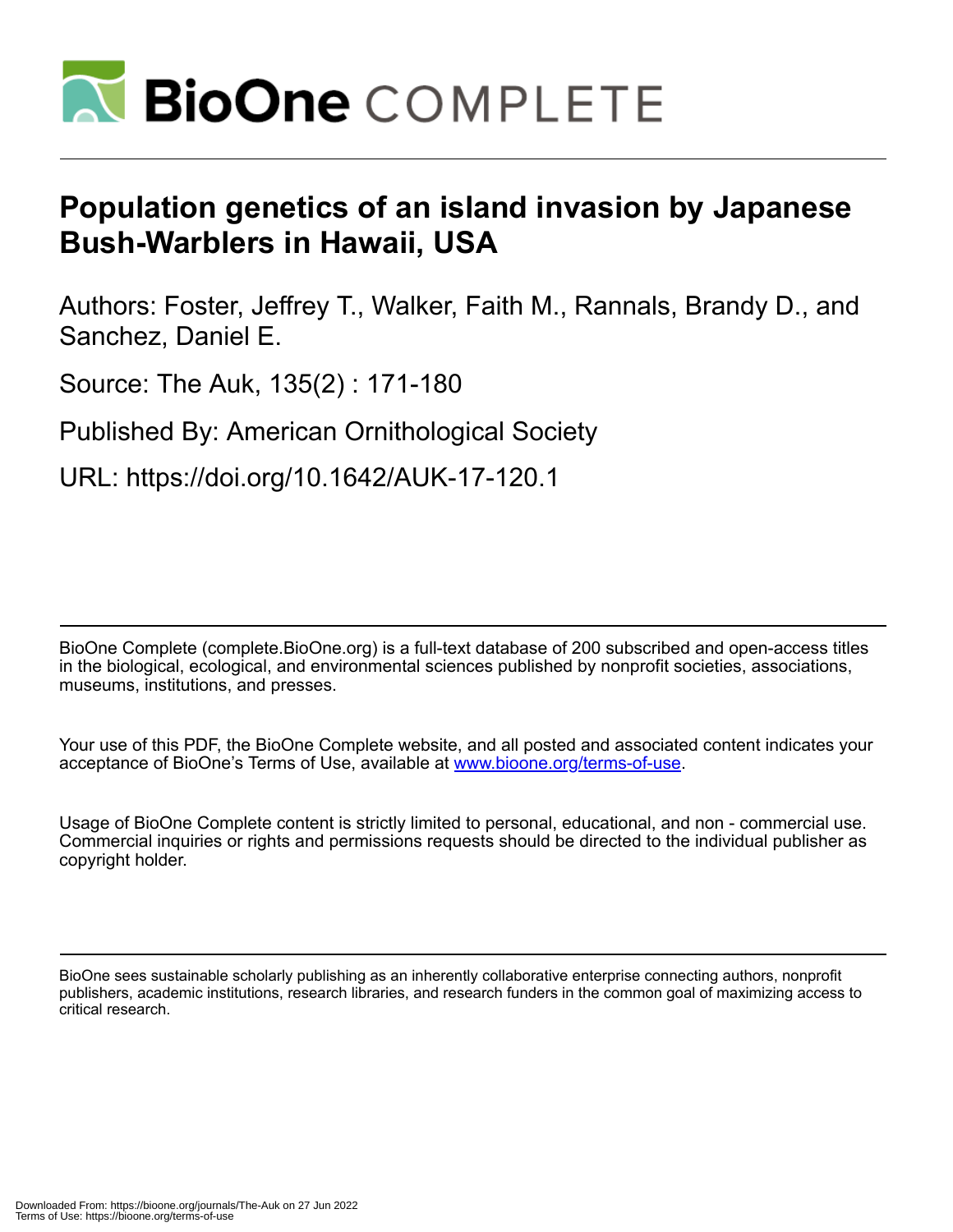

# RESEARCH ARTICLE

# Population genetics of an island invasion by Japanese Bush-Warblers in Hawaii, USA

Jeffrey T. Foster,<sup>1,2\*</sup> Faith M. Walker,<sup>2</sup> Brandy D. Rannals,<sup>2</sup> and Daniel E. Sanchez<sup>2</sup>

<sup>1</sup> Program in Ecology and Evolutionary Biology, University of Illinois at Urbana-Champaign, Urbana, Illinois, USA  $^2$  Pathogen and Microbiome Institute, Northern Arizona University, Flagstaff, Arizona, USA

\* Corresponding author: [jeff.foster@nau.edu](mailto:jeff.foster@nau.edu)

Submitted June 30, 2017; Accepted November 5, 2017; Published January 17, 2018

# ABSTRACT

Island bird populations often provide exemplary cases of evolution based on historical colonization and diversification events. However, capturing contemporary cases of evolution is rare. Introductions of nonnative birds into the Hawaiian Islands, USA, provide numerous potential opportunities to assess evolutionary changes over a relatively short time frame. One introduced species, the Japanese Bush-Warbler (Cettia diphone), has a well-established history in the Hawaiian Islands, with a documented introduction in 1929 to the island of Oahu and natural colonization of the other main islands by 1997. We sampled 143 Japanese Bush-Warblers from 5 of the main Hawaiian Islands and amplified 12 microsatellite loci (9 were variable) and sequenced portions of the cytochrome b and cytochrome c oxidase subunit I (COI) genes to assess the genetic structure and potential original source of these populations. As predicted, genetic diversity, measured by allelic richness and private alleles, was greatest on Oahu (the original introduction site) and was significantly lower in birds on the islands farthest from Oahu. Accordingly, there was a clear isolation-by-distance effect, with highest  $F_{ST}$  values between island pairs farthest apart. The population on the westernmost island of Kauai appears to be diverging from the easternmost populations on the islands of Maui, Molokai, and Hawaii. The results provide a unique opportunity to document the microevolutionary process of genetic drift in action, and we speculate on the potential role of behavior in diversification.

Keywords: biological invasion, bush-warbler, Cettia diphone, introduced species, population genetics

# Genética poblacional de una invasión de islas por Cettia diphone en Hawái

# RESUMEN

Las poblaciones de aves de las islas a menudo brindan casos ejemplares de evolución basada en colonización histórica y eventos de diversificación. Sin embargo, es raro encontrar casos contemporáneos de evolución. Las introducciones de aves no nativas en las islas de Hawái brindan numerosos oportunidades potenciales para evaluar cambios evolutivos sobre períodos de tiempo relativamente cortos. Una especie introducida, Cettia diphone, tiene una historia bien conocida de establecimiento en las islas de Hawái, con una introducción documentada en 1929 a la isla de Oahu y la colonización natural de las otras islas principales hasta 1997. Muestreamos 143 individuos de C. diphone provenientes de las cinco islas principales de Hawái y amplificamos 12 loci micro-satelitales (9 fueron variables) y secuenciamos porciones de los genes del citocromo b y de la subunidad I del citocromo c oxidasa (COI) para evaluar la estructura genética y la fuente potencial de origen de estas poblaciones. Como predijimos, la diversidad genética, medida mediante la riqueza alélica y los alelos privados, fue mayor en Oahu (el sitio de introducción original) y fue significativamente más baja en las aves de las islas más lejanas de Oahu. En consecuencia, hubo un claro efecto de aislamiento-por-distancia, con valores más altos de  $F_{ST}$  entres los pares de islas más apartados. La población de aves en las islas más al oeste de Kauai parece estar divergiendo de las poblaciones más al este en las islas de Maui, Molokai y Hawái. Estos resultados brindan una oportunidad única para documentar el proceso de micro-evolución de deriva génica en acción y especulamos sobre el rol potencial del comportamiento en la diversificación.

Palabras clave: Cettia diphone, especie introducida, genética poblacional, invasión biológica

# INTRODUCTION

Studies of birds on islands form the foundation of several important concepts in modern evolutionary biology, including some of the best-known illustrations of speciation, biogeography, and natural variation. As discrete areas of land surrounded by water, islands force landbirds to venture across inhospitable stretches in search of more favorable environments. From Charles Darwin's work on mockingbirds in the Galápagos (Darwin 1845) and Alfred Russel Wallace's work on birds of Indonesia and Malaysia (Wallace 1869) to studies by Ernst Mayr in the southwest

Q 2018 American Ornithological Society. ISSN 0004-8038, electronic ISSN 1938-4254

Direct all requests to reproduce journal content to the AOS Publications Office at pubs@americanornithology.org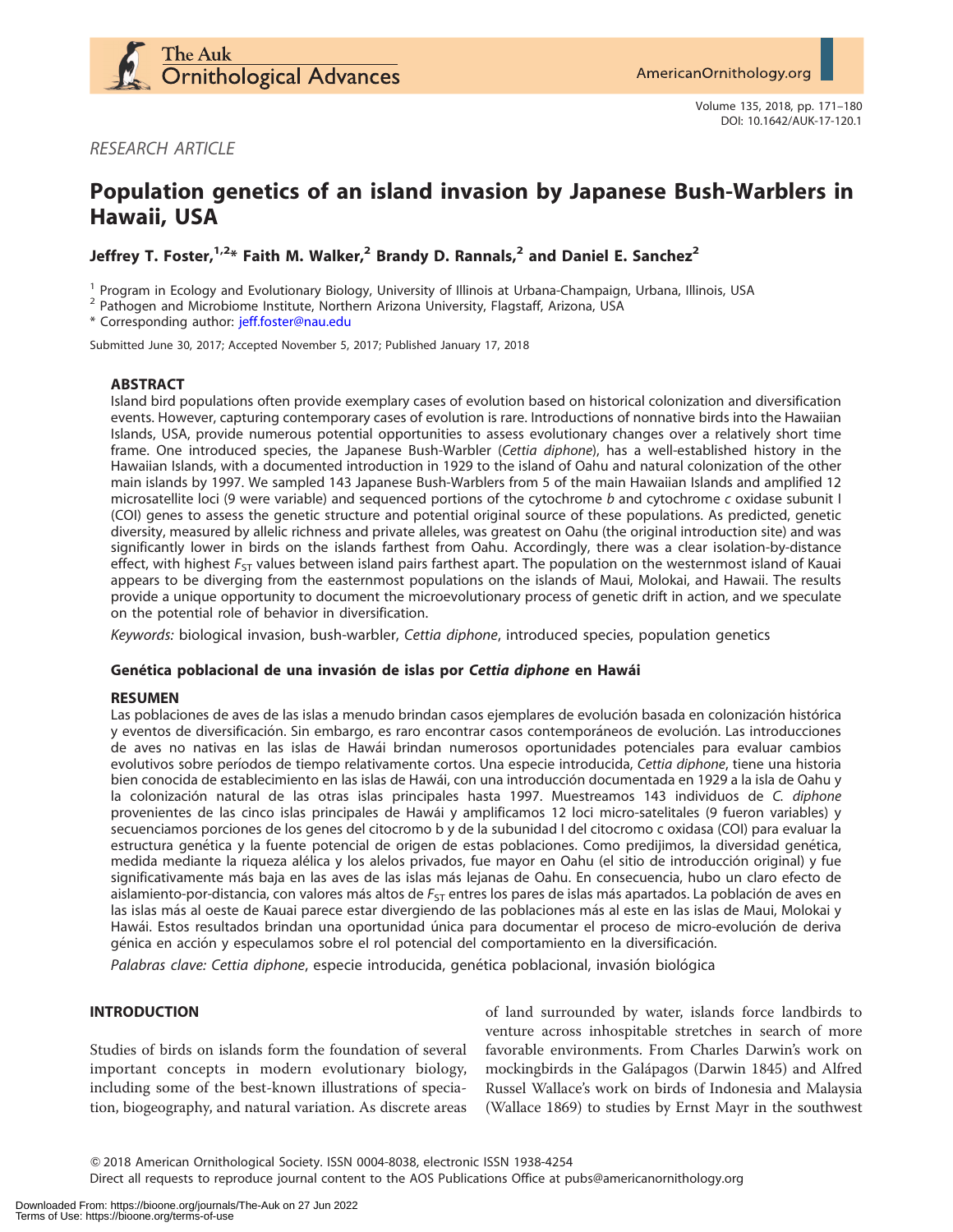Pacific (Mayr 1940) and by David Lack and Peter and Rosemary Grant on Darwin's finches in the Galápagos (e.g., Lack 1947, Grant 1986), island bird studies have provided fundamental insights into evolution.

Natural examples of unaided colonizations by birds on a contemporary timescale are exceedingly rare (but see Clegg et al. 2002a, 2002b). However, introductions of birds to islands by humans are more common and better documented, and they allow for a direct evaluation of microevolutionary processes involved with recent arrival (Blackburn et al. 2009). Although different selective pressures and other varying conditions make natural vs. human-mediated colonizations not entirely equivalent, these introductions mirror, in some ways, historical range expansions by native birds. Moreover, these introductions provide insights into how organisms respond to novel environments, a needed understanding given the increases in species invasions worldwide. Rapid changes in the morphology, behavior, and genetics of introduced bird populations have been assessed in a number of systems including Common Chaffinches (Fringilla coelebs; e.g., Baker and Jenkins 1987), Common Mynas (Acridotheres tristis; Baker and Moeed 1987), and island (Baker 1980) and continental (Lima et al. 2012) populations of House Sparrows (Passer domesticus)—and indicate that there are a variety of phenotypic and genotypic changes in birds that have been introduced into new environments.

The Hawaiian Islands, USA, contain an exceptionally rich assemblage of introduced birds, with documented releases of  $>$ 170 species,  $\geq$ 54 of which have established breeding populations (Foster 2009). These releases were in response to the extirpation of native birds from lowland forests due to introduced rats and avian disease (Lever 2011). One species, the Japanese Bush-Warbler (Cettia diphone; hereafter "bush-warbler"), has had a particularly dynamic history. The bush-warbler was first introduced to Oahu in 1929 by the Hui Manu, a bird-naturalization club whose sole purpose was to release songbirds in Hawaii (Foster 2009). Several subsequent releases, totaling  $\sim$ 138 individuals, occurred on this island until 1941, and bushwarblers expanded to both mountain ranges by the 1950s (see Pyle and Pyle 2017). Oahu was the only island where bush-warblers were documented to have been released; absence of reports of their loud distinctive call elsewhere, observable even by laypeople, makes it unlikely they were successfully introduced to other Hawaiian islands. The bush-warbler has since become naturally established on all main islands in Hawaii, successfully colonizing Molokai by 1979 (Pyle 1979) and 2 other islands immediately east of Oahu, Lanai and Maui by 1980 (Carothers and Hansen 1982). Kauai, the island immediately west of Oahu, was colonized by 1983 (Pyle and Pyle 2017); and the island of Hawaii, farthest east in the archipelago, was colonized by 1997 (Nelson and Vitts 1998; Figure 1). Because the

Hawaiian Islands are an isolated cluster of islands and the bush-warbler's introduction was recent, the documented history of colonizations provides a unique opportunity to characterize post-invasion evolution over known, and recent, timelines. Moreover, bush-warblers can breed as second-year birds and have correspondingly short generation times, increasing the potential for rapid change over this period.

We assessed genetic diversity and population genetic structure of 143 bush-warblers collected from the islands of Kauai, Oahu, Molokai, Maui, and Hawaii. We predicted that founder-mediated genetic drift would be an evident evolutionary change detectable over this short period and tested whether there has been an effect of time and/or geography on genetic diversity after successive island colonizations within the archipelago. This prediction stemmed from a comprehensive review of microevolutionary changes in island bird populations after colonization, in which Clegg (2009) detailed evidence for the effects of drift and natural selection on island birds. Major conclusions from Clegg's work predict that sequential founder steps over multiple islands, rather than a single event, are necessary for detectable declines in genetic diversity and increased population divergence, suggesting where one should look for likely genetic changes in our system.

Given the known colonization history, we expected (1) greatest allelic diversity on Oahu, the island on which birds were introduced, with declining diversity on each successive island that bush-warblers colonized, with the island of Hawaii having the least diversity; (2) a strong founder effect on Kauai, resulting in obvious genetic structuring between the birds of Kauai and those of the other islands because Kauai has the longest stretch of inter-island ocean; and (3) distinct isolation-by-distance and isolation-bycolonization effects.

# METHODS

# Sampling

We sampled 147 bush-warblers from March 2003 to June 2005; after 4 samples from putative family groups were excluded because of high genetic relatedness, final analyses included 143 individuals (12 from Hawaii, 40 from Kauai, 22 from Maui, 40 from Molokai, and 29 from Oahu). We sampled bush-warblers in shrubby or forested habitat where we knew they occurred or where we believed habitat conditions to be suitable. We limited our sampling to stateowned or private land accessible by trail or road. Tissue from bush-warblers came either from pectoral muscle of collected specimens or from whole blood taken using venipuncture during mist netting [\(Supplemental](https://www.doi.org/10.1642/AUK-17-120.1) Material Table S1). Birds were attracted using playback of male song and alarm calls (Hawaii Audubon Society CD; Pratt 1996).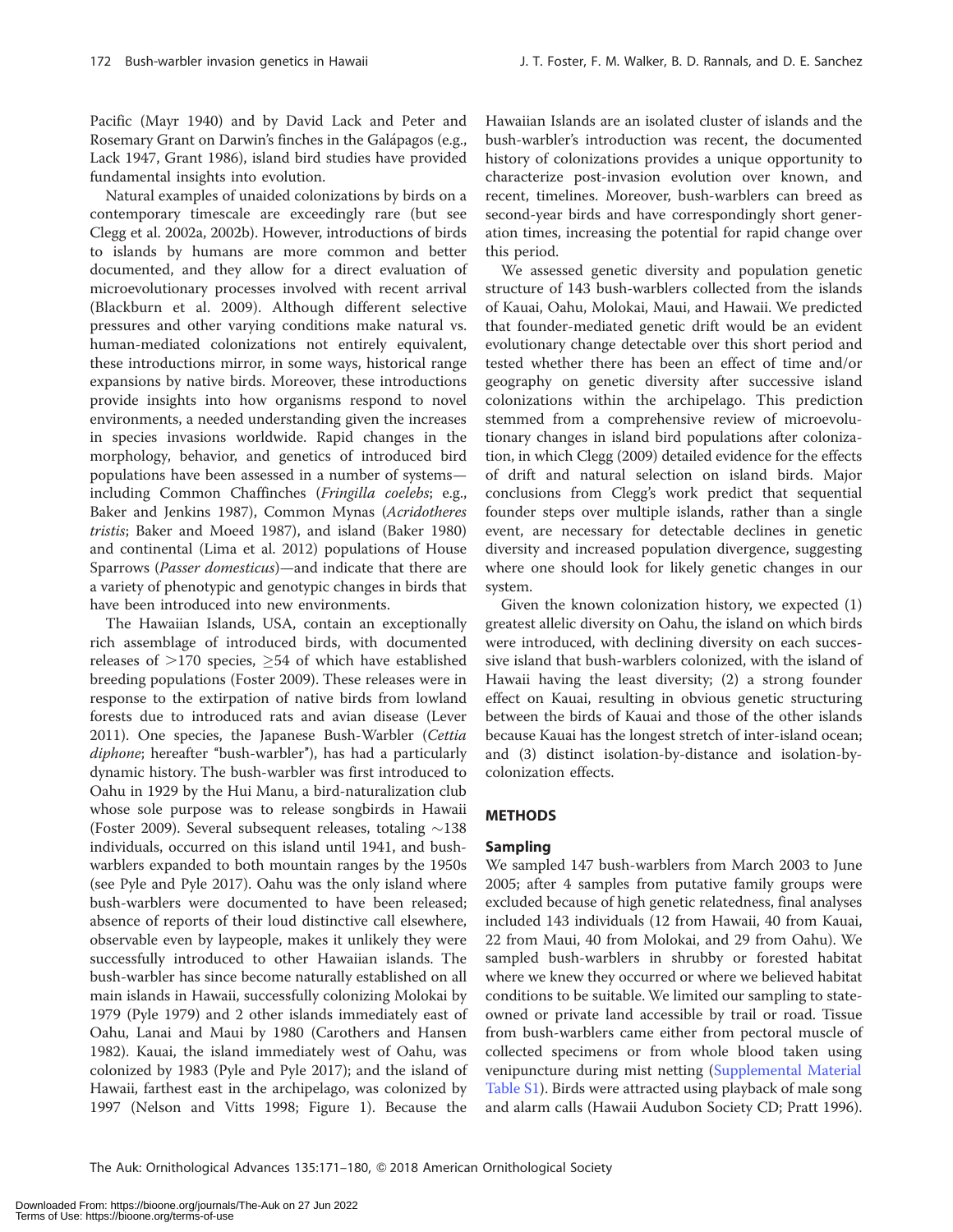

FIGURE 1. Map of the Hawaiian Islands, USA. The Japanese Bush-Warbler was introduced to Oahu from Japan in 1929 and naturally spread to the other islands by the years indicated. The bar plot shows STRUCTURE results based on 2 populations, with the genotype for each individual bird represented as a vertical bar, with black and white indicating the relative proportion of assignment to each genetic cluster.

Specimens were deposited at the American Museum of Natural History, Bernice Pauahi Bishop Museum, and Smithsonian Institution National Museum of Natural History.

# Genotyping and Locus Behavior

Pectoral tissue was stored in 95% ethanol, and blood was stored in lysis buffer (0.1 M Tris-HCl, 0.1 M EDTA, 0.01 M NaCl, 0.5% w/v sodium dodecyl sulfate). DNA extractions were performed with a DNeasy Blood and Tissue Kit (Qiagen, Valencia, California, USA). We amplified 12 microsatellite markers with polymerase chain reaction according to Otsuka et al. (2003), using an MJ Research PTC-200 thermocycler; conducted fragment analysis on an Applied Biosystems 3130 Genetic Analyzer; and visualized results with GeneMapper 4.0 (Applied Biosystems, Foster City, California). All equivocal results and private alleles were reamplified, and inherently problematic samples (likely due to poor preservation) were subjected to the preamp protocol of Arandjelovic et al. (2009). We performed global tests for departure from Hardy-Weinberg equilibrium (HWE) for each population ( $\alpha = 0.0056$ , Bonferroni-adjusted for 9 comparisons), each locus ( $\alpha$  = 0.01, adjusted for 5 comparisons), and each locuspopulation ( $\alpha = 0.001$ , adjusted for 45 comparisons) in GENEPOP 4 (Raymond and Rousset 1995). GENEPOP

was also used to screen for linkage disequilibrium between each locus pair in all populations ( $\alpha = 0.001$ , Bonferroniadjusted for 45 multiple comparisons).

# Genetic Diversity and Structure

Genetic diversity was assessed by observed and expected heterozygosity and the average number of alleles per locus. Because allelic diversity is sensitive to sample size, we performed rarefaction using the program HP-Rare (Kalinowski 2005). For both measures we then employed 2 sample *t*-tests between Oahu, the site of introduction, and each island. Population structure was investigated with analysis of molecular variance (AMOVA) via Arlequin 3.5 (Excoffier and Lischer 2010), which uses nonparametric permutation methods (20,000 iterations) to test for significance of the variance components of the withinand among-island levels of genetic structure. Genetic differentiation was also assessed using FSTAT 2.9.3 (Goudet 2001) to calculate Nei's genetic distance between population pairs and to examine significance via 1,000 permutations of the data ( $P = 0.005$ , adjusted for multiple comparisons). Additionally, we employed the Bayesian clustering program STRUCTURE 2.3.3 (Pritchard et al. 2000) in combination with Structure Harvester (Earl and vonHoldt 2012). We identified the most likely number of genetic clusters  $(K)$ , via the methods of Evanno et al.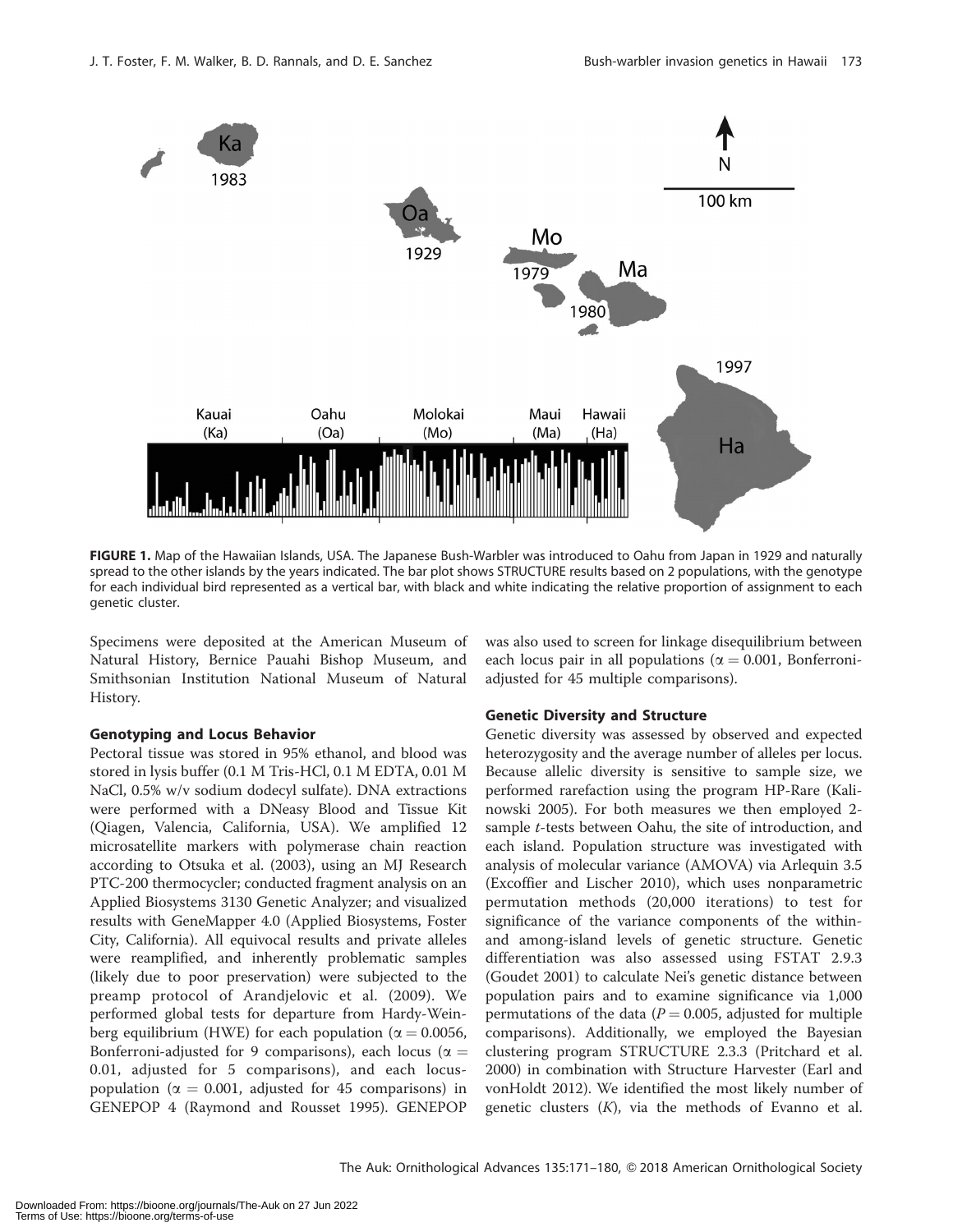(2005) and the Ln  $P(D)$  as determined in CLUMPAK (Kopelman et al. 2015). We used 5 runs per  $K(K = 1-6)$ , a burn-in of 50,000, and 200,000 Markov chain Monte Carlo (MCMC) iterations (until convergence was achieved), an admixture model with correlated allele frequencies, and withheld island sampling location information. Results from the runs for each value of K were averaged and graphed using CLUMPAK. We explored fine-scale genetic structure in Primer 6 (Clarke and Gorley 2006) by performing nonparametric multidimensional scaling (NMDS) on mean pairwise relatedness values, as estimated in GenAlEx 6.41 (Peakall and Smouse 2006), and tested results via analysis of similarity (ANOSIM; Clarke 1993). NMDS is a type of ordination that uses a similarity matrix to assign individuals a location in space, with similar individuals proximal to one another. This visualization tool is allied with ANOSIM, which is a permutation-based analogue to univariate analysis of variance.

We examined the relationship between genetic structure  $(F_{ST}$ , estimated by theta) and both geographic distance and the putative number of colonization steps from Oahu by performing Mantel tests involving 999 permutations of the data, in GenAlEx. Geographic distance was measured from the closest edges of island pairs; we used both the simple (single) number of colonization steps as well as a weighted measure for Kauai (2 extra colonization steps) because the flight distance from the closest neighboring island (Oahu) was  $\sim$ 3 times greater than the distance between other island pairs. We assumed a stepwise colonization pattern and, consistent with the known establishment history, that skipping the closest island during colonization did not occur. With GPS coordinates of the sampling location of each bird, we also used Mantel tests to investigate the relationship between each bird pair's genetic and geographic distance.

Finally, to further investigate our finding of potentially 2 separate populations on each island, denoted by ''black'' or ''white'' genotypes in the STRUCTURE plot, we sequenced a 538–base pair (bp) region of mitochondrial cytochrome c oxidase subunit I (COI) according to the protocol of Emura et al. (2013). From birds sampled across the islands, we used a subsample of individuals ( $n = 7$  black,  $n = 5$ white) with high Q values, indicating high probability of assignment to one of these groups. This gene region exhibits variation within and among bush-warbler subspecies from island and mainland Japan (Emura et al. 2013).

#### Inferences about Dispersal

To test for inter-island movement patterns, we tested recent migration with BAYESASS 3.0 (Wilson and Rannala 2003), a Bayesian method that estimates relative migration rates. The tests evaluated migration among islands for all birds. Mixing parameters were optimized and were run 3– 4 times with different starting seeds for 50 million iterations, with intervals between samples set to 1,000. To ensure chain stationarity, 15 million iterations were discarded as burn-in and trace files were assessed in Tracer 1.6 [\(http://beast.community/tracer](http://beast.community/tracer)). All runs converged and had concordant log probability distributions, indicating consistent results. Given the stochastic nature of MCMC analysis, it is expected to have slight variation between posterior mean probabilities across runs, so we averaged the migration rates and their standard deviations across related runs and calculated 95% confidence intervals for those values (Wilson and Rannala 2003).

Bayesian assignment tests in GeneClass2 (Piry et al. 2004) were used to determine whether there were age or sex biases in dispersal, or differences between islands. These tests employ population allele frequencies to evaluate the likelihood of each individual's genotype arising in the sampled population. Our protocol used the approach of Rannala and Mountain (1997), the leaveone-out procedure, and 1,000 simulated individuals. In instances where sex was not apparent from morphology, we employed a sex-linked marker to identify sex. This involved amplifying 2 fragments of the CHD gene, following the protocol of Lee et al. (2010). Because samples from females were limited, we treat the female dispersal data with caution (detailed below).

#### Region of Origin in Japan

We sequenced the C. diphone cantans mitochondrial cytochrome b gene following Hamao et al. (2008) for all birds, in order to determine the native region of origin of Hawaiian *C. diphone*. As we did with the COI gene, sequences were generated on an Applied Biosystems 3130 Genetic Analyzer using BigDye 3.1 Terminator Chemistry. We aligned forward and reverse sequences for all samples, created a consensus sequence in Sequencher 5.0, and using this same program then compared these sequences to 13 C. diphone sequences from Japan ( $n = 5$ : C. d. cantans), Korea ( $n = 2$  of each C. d. cantans and C. d. borealis), Russia ( $n = 2$ : C. d. borealis), and China ( $n = 2$ : C. d. canturians). Comparisons were to GenBank accessions AB159194–AB159199, D38315, DQ008510, HQ121522, HQ608838, and JN808923-JN808925 (from Alström et al. 2006, 2011, Chikuni et al. 1996, Nishiumi and Kim 2004, Lei et al. 2010).

#### RESULTS

#### Microsatellite Locus Characteristics

In bush-warblers of the Hawaiian Islands, 9 of the 12 loci (Cdi1, 2, 8, 10, 25, 31, 32, 38, 39) were polymorphic (mean  $H_{\rm E}$  = 0.49) and thus were used in analyses. All populations were in HWE except for Molokai. This departure was driven by loci Cdi8 and Cdi25, which had significant ( $P =$ 0.001 and 0.0002, respectively) heterozygote deficit for

The Auk: Ornithological Advances 135:171-180, © 2018 American Ornithological Society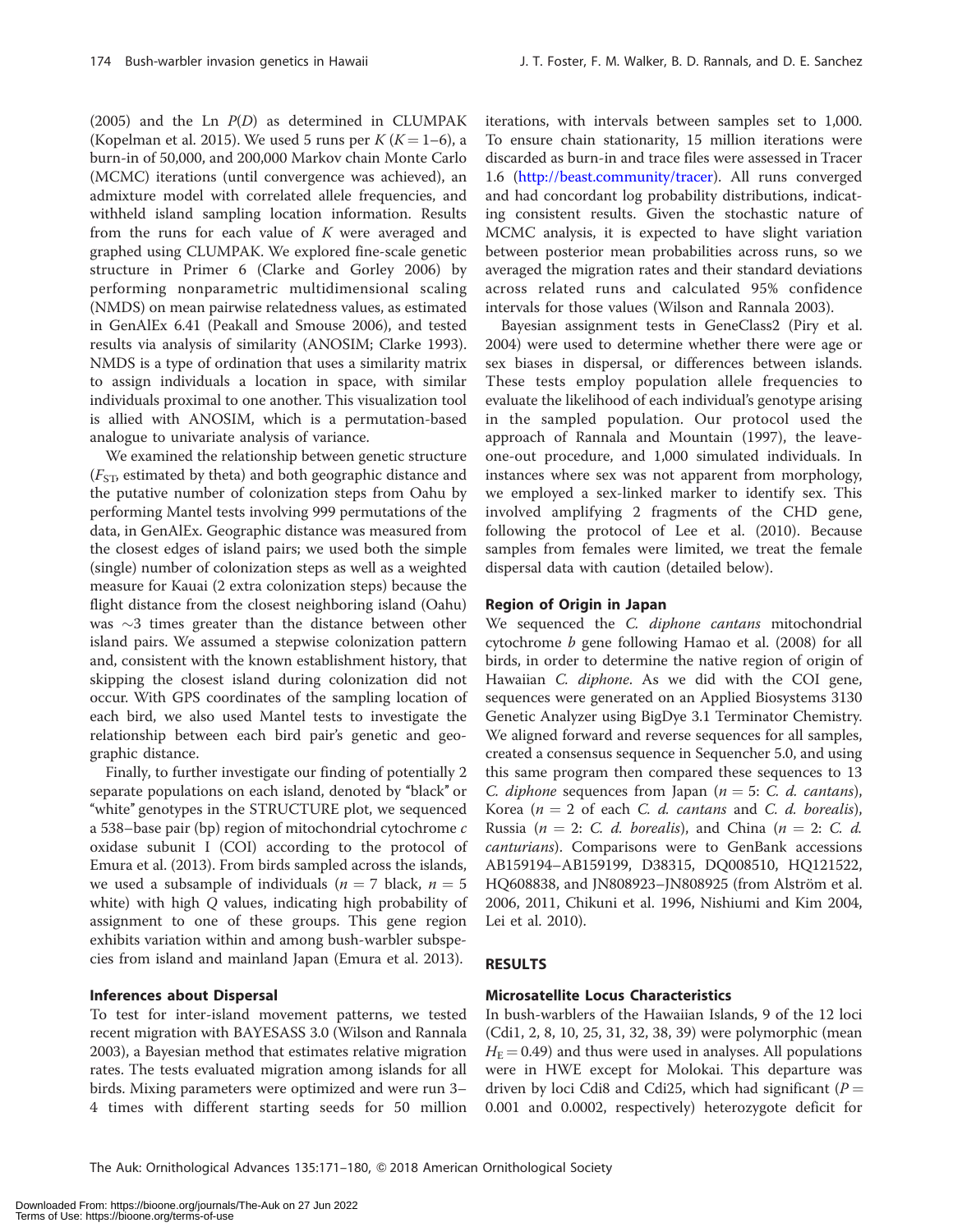TABLE 1. Population genetic parameters for Cettia diphone in the Hawaiian Islands, USA, including mean number of individuals genotyped at each locus, observed heterozygosity  $(H<sub>O</sub>)$ , expected heterozygosity  $(H_E)$ , and rarified allelic richness.

| Island                                          | Mean number<br>of individuals<br>per locus | $H_{\Omega}$ | $H_{\mathsf{F}}$ | Rarified<br>allelic<br>richness | Number<br>of private<br>alleles |  |  |
|-------------------------------------------------|--------------------------------------------|--------------|------------------|---------------------------------|---------------------------------|--|--|
| Oahu                                            | 28.4                                       | 0.52         | 0.53             | 3.32                            | 3                               |  |  |
| Kauai                                           | 39.9                                       | 0.49         | 0.51             | 3.11                            | 1                               |  |  |
| Molokai                                         | 39.4                                       | 0.42         | 0.52             | 2.89 <sup>a</sup>               | 0                               |  |  |
| Maui                                            | 21.0                                       | 0.47         | 0.49             | 2.80 <sup>a</sup>               | 0                               |  |  |
| Hawaii                                          | 11.9                                       | 0.46         | 0.51             | 2.73 <sup>a</sup>               | 0                               |  |  |
| <sup>a</sup> Significantly different from Oahu. |                                            |              |                  |                                 |                                 |  |  |

samples from this island but not the other islands. No other loci were out of HWE, and the fact that these 2 loci were in HWE on the other islands likely reflects a sampling effect on Molokai rather than null alleles, and thus both loci were retained in analyses. Although LD was not reported initially in these markers in a bush-warbler population in Japan (Otsuka et al. 2003), significant linkage disequilibrium was found between Cdi2 and Cdi39 ( $P <$ 0.0001) across populations and also in each of 4 populations. Thus, Cdi39 was removed from further analyses.

#### Genetic Diversity and Structure

Bush-warblers from Oahu had significantly greater allelic richness (rarified) than birds from all islands except Kauai (Hawaii,  $P = 0.03$ ; Molokai,  $P = 0.04$ ; Maui,  $P = 0.02$ ; Kauai,  $P = 0.26$ ), and there were no inter-island differences in expected heterozygosity ( $H<sub>E</sub>$ ;  $P > 0.32$  for all pairs) (Table 1). Further, Oahu birds had 3 private alleles and Kauai birds had 1 private allele, whereas no private alleles were found on the other islands. Genetic structure among the islands was low but discernible. In the AMOVA, a significant proportion of the variance in allele frequencies was among islands  $(2.7\%, P < 0.003)$ . Post hoc analyses on the STRUCTURE results indicated that the most likely number of populations was 2 (Figure 1). Kauai birds were significantly differentiated from birds of all other islands, as evidenced by the significance of pairwise comparisons of

TABLE 2. Nei's genetic distance (below diagonal) and associated P values (above diagonal) between island pairs of Cettia diphone in the Hawaiian Islands, USA. Bold indicates significance, after adjustment for multiple tests ( $P = 0.005$ ).

|         | Hawaii | Kauai | Maui  | Molokai | Oahu  |
|---------|--------|-------|-------|---------|-------|
| Hawaii  |        | 0.001 | 0.228 | 0.318   | 0.007 |
| Kauai   | 0.116  |       | 0.001 | 0.001   | 0.001 |
| Maui    | 0.039  | 0.109 |       | 0.900   | 0.006 |
| Molokai | 0.026  | 0.097 | 0.011 |         | 0.001 |
| Oahu    | 0.072  | 0.060 | 0.052 | 0.049   |       |



FIGURE 2. Relatedness structure of 143 individual Cettia diphone in the Hawaiian Islands, USA. Proximal individuals are more closely related (NMDS plot; global ANOSIM,  $P = 0.001$ ; pairwise ANOSIM: birds of Oahu and Kauai each differ significantly from those of all other islands).

Nei's genetic diversity (Table 2). Oahu was also genetically different from all other islands, although Molokai was the only comparison that remained significant after Bonferroni correction. These results are concordant with those of mean pairwise relatedness (NMDS and ANOSIM), which indicated that birds of Oahu and Kauai each differed significantly from birds of all other islands (Figure 2).

Both geographic distance and the number of colonization steps from Oahu were significantly correlated with  $F_{ST}$  (geographic distance:  $R^2$  = 0.84, P = 0.007; colonization steps:  $R^2$  = 0.60, P = 0.01; weighted colonization steps:  $R^2$  = 0.87,  $P = 0.01$ ; Figure 3). Additionally, even a coarse examination of genetic and geographic distance of bird pairs across the islands yielded a significant positive correlation (Mantel  $R^2 = 0.01$ ,  $P = 0.001$ ). There were no inter-island, sex, or age differences in assignment scores  $(P)$  $> 0.1$ ).

Pairwise genic differentiation was significant across islands for each locus, and it did not appear that particular islands, loci, or alleles were driving the pattern. Additional analyses showed little support for the potential of one or a few loci creating patterns of differentiation into 2 populations (data not shown).

#### Insight from mtDNA

We found identical cytochrome  $b$  sequences in all Hawaiian birds. The cytochrome  $b$  sequence of our samples was an exact match to C. d. cantans from Chiba, Japan (near Tokyo; GenBank accession AB159194), as well as to C. d. cantans from southern South Korea (AB159196). The other Japanese C. d. cantans sequences differed by 1 bp (Saitama, Honshu Island; Miyake Island; and a sample with unknown location) or 2 bp (Ibaraki, Honshu Island). Hawaiian samples clearly differed from C. d. canturians (now C. canturians) from China by 18 bp and C. d. borealis from Russia and Korea by 18–19 bp.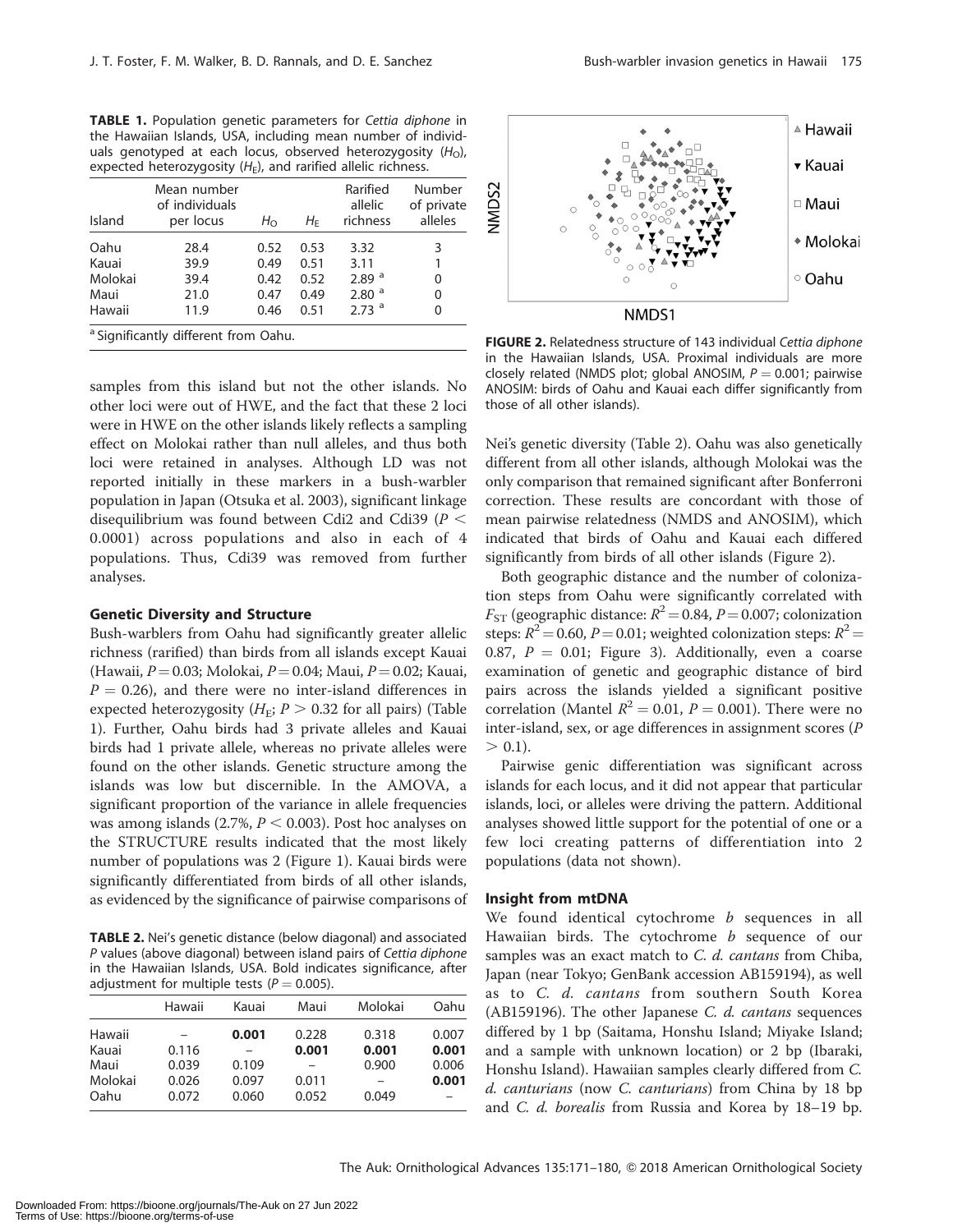

**FIGURE 3.** Genetic structure based on  $F_{ST}$  of Cettia diphone in the Hawaiian Islands, USA, is correlated with (A) geographic distance between islands and (B) simple number of colonization steps from Oahu, the island of introduction. Each point represents an island pair.

Thus, mtDNA suggested possible Japanese origins of bush-warblers in Hawaii but was not informative to colonization history within the Hawaiian Islands because only a single haplotype was found in our Hawaiian samples.

Similarly, "black" and "white" populations shared a single COI haplotype (GenBank accessions MF688616– MF688627), which was also found in C. diphone populations sampled in southern Japan (Honshu), as well as on surrounding islands other than the Ogasawara Islands (Emura et al. 2013).

#### Signatures of Dispersal

Consistent with expectations, we did not detect recent immigration into Kauai, whereas the other 4 islands had higher migration rates and non-overlapping confidence intervals (Table 3). Migration was symmetrical between the

close neighbor islands of Molokai and Maui, with a higher rate toward Maui. The sex of most birds  $(n = 111)$  was morphologically determined, and there was no evidence of sex-biased dispersal. The 32 birds of unknown sex were juveniles when collected. Of these, sex was successfully determined for 16 birds via the sex-linked marker. In sum, only 15 females were identified in the entire dataset ( $n =$ 143), a markedly smaller number than males, which is due to males responding much more strongly to audio playback song or call. A consequence of this heavily male-biased sampling was that the ability to pick up signal for sex-biased dispersal was limited. Indeed, assignment tests revealed that females were no more likely to have been born locally than males, although the trend was toward female-biased philopatry ( $P = 0.09$ , Mann-Whitney  $U$ -test), a likely consequence of more than half of females being sampled during their hatch year as predispersal individuals. Because more females were from Kauai ( $n = 7$ ) than from other islands, we also investigated sex-biased dispersal on this island only, with nonsignificant results (P  $= 0.14$ ). There were also no inter-island or age differences in assignment scores ( $P > 0.1$ ).

# **DISCUSSION**

A prediction of population genetic theory is that genetic drift in small populations can lead to losses of allelic diversity as well as lowered heterozygosity (Allendorf and Luikart 2007). Allelic diversity patterns in bush-warblers matched these expectations, with highest genetic diversity on Oahu, the island of original introduction(s), and lower diversity on the other islands. Genetic richness was clearly reduced on the 3 easternmost Hawaiian Islands, as might be expected from successive colonization events by a few individuals per island. Despite the relatively long distance from Oahu, Kauai birds had nearly equal allelic richness to their presumed source, which may indicate that multiple individuals colonized Kauai and adequately represented the allelic diversity of Oahu. The private allele on Kauai also suggests that the full extent of genetic diversity was not sampled on Oahu, the likely origin. By contrast, analysis of  $H<sub>E</sub>$  indicated no inter-island differences, which suggests that not all aspects of population genetic changes

TABLE 3. Mean migration rates between islands (with 95% confidence intervals) of Cettia diphone in the Hawaiian Islands, USA, for analysis using all birds in BAYESASS. Values in bold had significant rates of migration, and italics signify asymmetric migration.

| Recipient<br>population          | Donor population                                                                                    |                                                                                                     |                                                                                                    |                                                                                                  |                                                                                                      |  |  |  |
|----------------------------------|-----------------------------------------------------------------------------------------------------|-----------------------------------------------------------------------------------------------------|----------------------------------------------------------------------------------------------------|--------------------------------------------------------------------------------------------------|------------------------------------------------------------------------------------------------------|--|--|--|
|                                  | Kauai                                                                                               | Oahu                                                                                                | Molokai                                                                                            | Maui                                                                                             | Hawaii                                                                                               |  |  |  |
| Kauai<br>Oahu<br>Molokai<br>Maui | $0.75$ (0.66 to 0.84)<br>$0.02$ (-0.02 to 0.07)<br>$0.01$ (-0.01 to 0.04)<br>$0.01$ (-0.01 to 0.04) | $0.04$ (-0.05 to 0.13)<br>$0.69$ (0.64 to 0.73)<br>$0.02$ (-0.02 to 0.05)<br>$0.02$ (-0.02 to 0.05) | $0.04$ (-0.06 to 0.14)<br>$0.05$ (-0.07 to 0.18)<br>$0.82$ (0.71 to 0.93)<br>$0.25$ (0.17 to 0.33) | $0.16$ (0.01 to 0.31)<br>$0.20$ (0.06 to 0.35)<br>$0.13$ (0.01 to 0.25)<br>$0.70$ (0.64 to 0.76) | $0.01$ (-0.03 to 0.05)<br>$0.03$ (-0.03 to 0.09)<br>$0.02$ (-0.02 to 0.05)<br>$0.02$ (-0.02 to 0.07) |  |  |  |
| Hawaii                           | $0.02$ (-0.02 to 0.07)                                                                              | $0.02$ (-0.02 to 0.07)                                                                              | $0.16$ (0.04 to 0.27)                                                                              | $0.11$ (-0.01 to 0.22)                                                                           | $0.69$ (0.65 to 0.73)                                                                                |  |  |  |

The Auk: Ornithological Advances 135:171-180, © 2018 American Ornithological Society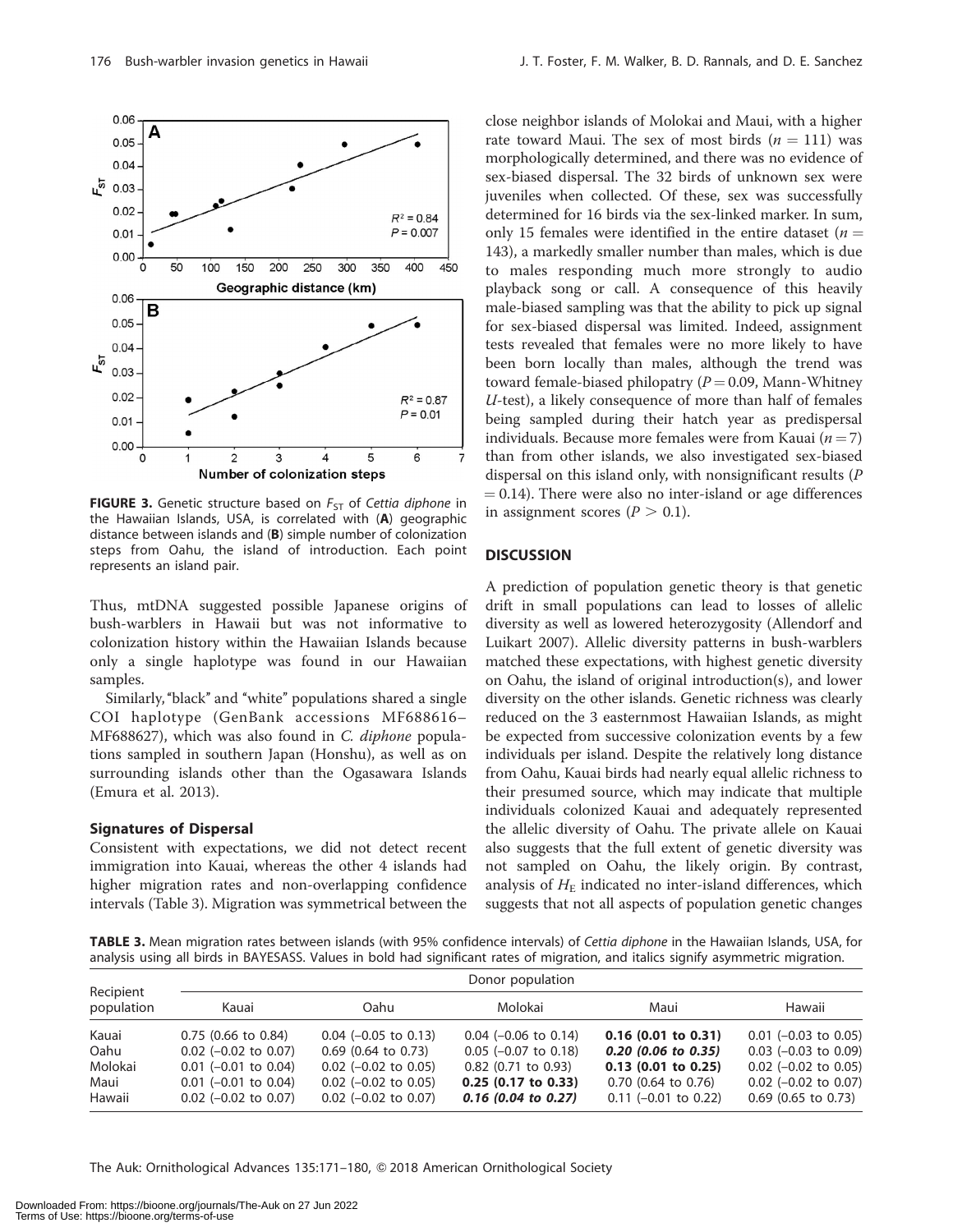have been affected. This is perhaps expected, given that  $H_{\rm E}$ is not very sensitive to bottlenecks (Allendorf and Luikart 2007) and that significant changes in  $H<sub>E</sub>$  are not typically seen in bird colonizations of islands (Clegg 2009). In bottleneck events where the population is reduced to a few individuals, alleles may be lost, particularly low-frequency alleles—directly affecting this measure of genetic diversity—but loss of heterozygosity is not always observed (Luikart et al. 1998). Founder effects have been well documented in Silvereye (Zosterops lateralis) colonizations in the southwest Pacific by Clegg et al. (2002a, 2002b), who found that allelic diversity and heterozygosity were not affected by single colonizations—rather, multiple sequential colonizations were required. One major difference between the system of Clegg et al. and ours is that their modeling suggested that Silvereyes colonize new islands in large flocks. Because flocking is not known to occur in bush-warblers, movement among islands is likely by solo individuals. The effect of this difference is that genetic drift in these smaller founding populations of bush-warblers should occur more quickly, as observed on Kauai. Why bush-warblers apparently took  $>50$  yr to start colonizing other islands from Oahu is unknown. Furthermore, it is possible that after the initial colonization of Molokai in the late 1970s, bush-warblers colonized all remaining islands within a few years (Pyle and Pyle 2017). Time lags in population growth of introduced species are well documented, with 2 possibilities being more favorable environmental conditions or improved fitness based on adaptation to the new environment (Crooks and Soulé 1999). Our data do not inform either alternative, but we suspect that it took decades for the bush-warbler population on Oahu to be sizable enough to start colonizing the other islands. But what then allowed for their rapid expansion onto subsequent islands and apparent rapid population growth provides substantial room for speculation.

Patterns of gene flow are an important determinant of standing genetic variation. Nothing prevents bush-warblers from back-colonizing islands where they are already established and potentially blurring patterns of genetic differentiation. The relative amount of back colonization will determine, to a large extent, the potential for population divergence on different islands over time. If current patterns hold, this would suggest that birds on Kauai may be on a different evolutionary trajectory than those on the easternmost islands of Molokai, Maui, and Hawaii. Analyses of genetic structure revealed 2 clusters on each island, with Kauai populations dominated by one cluster and Molokai, Maui, and Hawaii having predominantly a second cluster. Oahu had individuals assigned to each cluster roughly equally. Results from mean pairwise genetic relatedness support these findings of 2 groups, with birds from Kauai and Oahu significantly different than birds from the other 3 islands. Because flight distance

between Kauai and Oahu is  $\geq$ 3 times the distance between other neighboring islands, we were not surprised that it was more genetically differentiated and that allelic frequencies are different from those found on other islands. The difficulty of dispersal between Oahu and Kauai and the ease of dispersal between Oahu and the eastern islands were also found by VanderWerf et al. (2010), who determined that ancestors of elepaio (Chasiempis spp.) naturally colonized Kauai from Asia and later, after a substantial amount of time, colonized Oahu, whence they quickly spread to the other islands.

The finding of 2 genetic groups must be approached with caution, however. Determining the true value of  $K$  (i.e. the number of populations) has considerable uncertainty, and use of results from STRUCTURE can be complicated by many factors, including complex population structuring (Meirmans 2015), closely related individuals within the dataset (Rodríguez-Ramilo and Wang 2012), and uneven sampling (Puechmaille 2016). Indeed, the maintenance of 2 separate genetic groups on each island is perhaps the most surprising result from our study—so surprising that we are cautious about overinterpreting this finding. The number of individual bush-warblers introduced to Oahu and the number of introduction attempts are not well known but are likely similar to other introductions at the time that involved limited numbers of birds and few release attempts (Foster 2009, Lever 2011). We do not yet know the biological reason for the presence of genetic structure on each of the islands, despite years of potential mixing of genotypes. No discernible ecological basis was found for the pattern of the location of individuals from "black" or "white" populations, including no pattern for elevation, habitat type, or sex that would potentially account for the separate populations. Although we sampled birds at multiple sites on each island, these localities did not match group assignment (e.g., not all members from high-elevation sites were part of the white group in Figure 1). In fact, individuals from black and white populations often shared apparently adjacent territories. Separate breeding populations based on assortative mating due to differences in calls (i.e. cultural evolution; see below) are possible and could be a productive area for future research. These data suggest that the 2 different groups may have existed prior to introduction, possibly because  $\geq$  different collecting sites in Japan or mainland Asia were sources. Unfortunately, our mitochondrial loci did not have enough variation to determine whether there are different source population(s) for the apparent black and white groupings.

Mitochondrial DNA can often be used to determine an organism's origins if the species is well sampled in its home range. Based on cytochrome  $b$  sequence, birds from Hawaii were indistinguishable from C. d. cantans specimens collected from Chiba, Japan, on the island of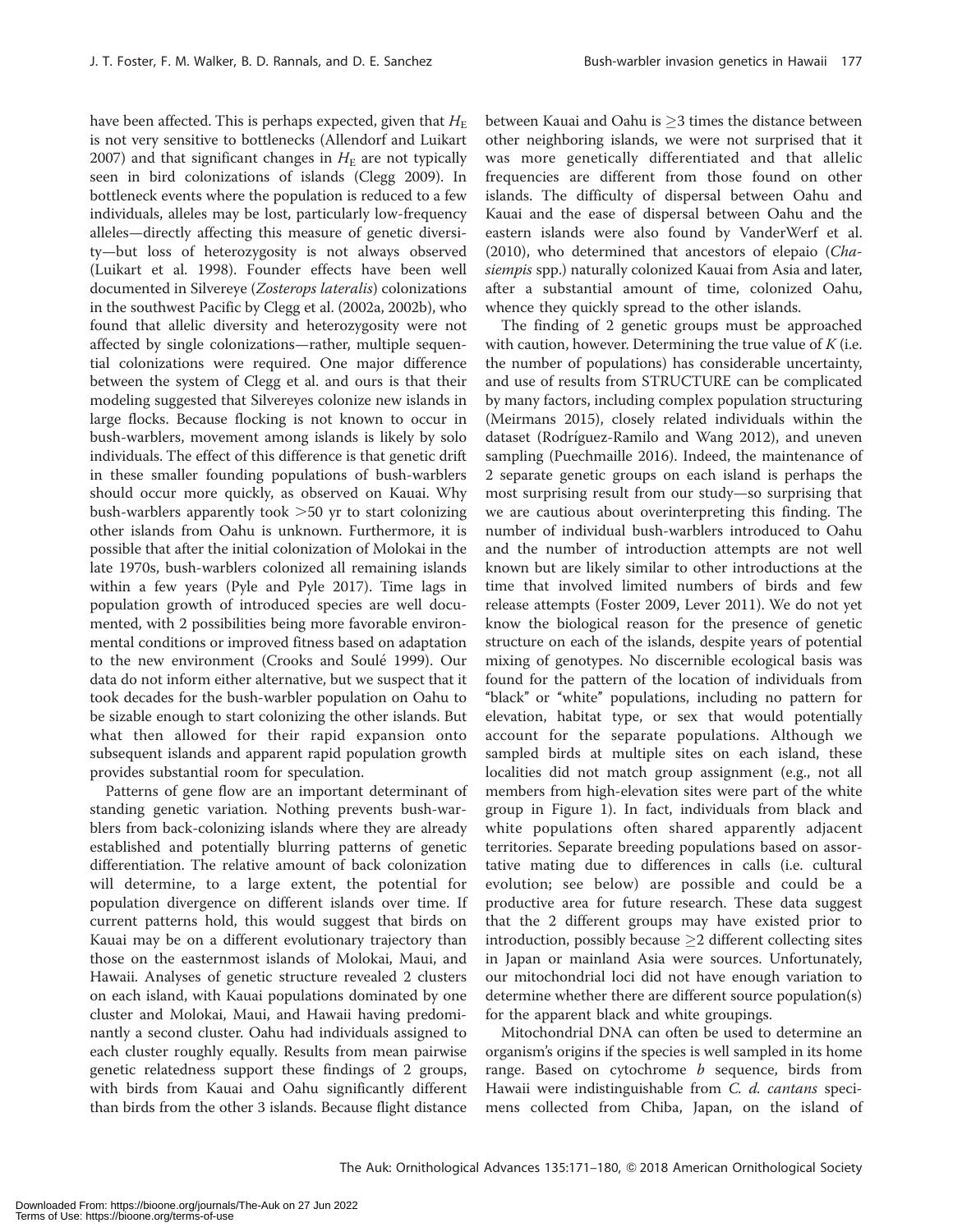Honshu. However, some birds from South Korea, those from the subspecies C. d. cantans, also share identical sequence to Hawaiian birds. Bush-warbler sequences from Hawaiian birds did differ from C. d. cantans sequences from other sites on Honshu, ruling out those areas as sources for the Hawaiian introduction. The single COI haplotype of the birds from Hawaii does not support introductions from multiple genetically divergent locales as the reason for population genetic structure, nor does it refute it. This haplotype was found in several locations in southern mainland Japan and islands to the north and south, apart from the Ogasawara Islands (Emura et al. 2013, Saitoh et al. 2015). These findings are consistent with plumage-based assignment of subspecies of Hawaiian birds (Hamao 2015). To determine the more precise Asian source(s), additional sampling is needed in Japan and possibly Korea, and additional genetic markers should be applied.

Genetic structure of bush-warblers was strongly correlated with both geographic distance between islands and number of colonization steps from Oahu, suggesting limits on dispersal, at least over the period of less than a century. Results from the migration analyses support these findings, with migration predominantly in the expected direction from earlier- to later-colonized islands. Dispersal is a key component structuring populations, with female-biased dispersal predominating in many bird species (Greenwood 1980). In the Hawaiian system, we are uncertain whether there is a sex-biased difference in colonization based on a paucity of females in our sampling. Sex-biased dispersal in bush-warblers is likely a productive area of future research because of strong sexual dimorphism; females are half the size of males and typically skulk and make only short flights, whereas males are strong and active fliers.

Phenotypic differentiation in introduced species is possible upon introduction to novel environments or could simply reflect existing differences among the introduced individuals. Hamao (2015) morphologically compared the Oahu birds from our study to birds from Honshu sites and found significantly smaller wing, tail, and bill lengths in the Hawaiian birds but longer tarsus lengths. As for vocalizations, we noted apparent differences in male bush-warbler songs among islands (J. Foster personal observation), and distinct vocalizations in individual bushwarblers in Japan have been well documented (Hamao 1993). Given that song in Old World warblers is largely learned rather than having a pure genetic basis, we would not expect differences in song to follow the same genetic patterns, such as isolation-by-distance, seen in the present study. However, subtle differences in songs between black and white populations could easily explain why these 2 genetic groups remain distinct. Furthermore, research into bush-warbler song in Hawaii could be fruitful for studying cultural evolution in small founder populations. Recent

data indicate that bush-warblers in Hawaii have a simpler population-level acoustic pattern and sing at a lower frequency compared to the likely source population on Honshu, Japan; although, interestingly, birds on Oahu have a larger song repertoire (Hamao 2015). This latter finding may reflect more diverse origins of Hawaiian bushwarblers than a single Japanese source.

# Conclusions

Our study documents genetic drift in action in an introduced bird population. We also found a distinct isolation-by-distance effect suggesting that successive colonizations of islands affect population genetic structure. The differentiation of bush-warblers into potentially 2 separate populations on each island was surprising and merits future research into the mechanisms potentially generating this pattern. It remains to be seen whether this differentiation of bush-warblers in Hawaii continues over the years or if continued dispersal of birds among islands will blur these differences. Moreover, we suggest that dispersal behavior, specifically in colonization by individuals rather than flocks, could be allowing for losses in genetic diversity not seen by Clegg et al. (2002a). The bush-warbler is just one example of inter-island colonizations by introduced birds in the Hawaiian Islands, and this study system can serve as a model for contemporary evolution. Genetic studies of microevolutionary processes could be investigated in other introduced bird species in Hawaii such as White-rumped Shama (Copsychus malabaricus) and Japanese White-eye (Zosterops japonicus) (Foster 2009), allowing for a contrast in genetic differentiation in species with a range of dispersal capabilities. The wealth of avian introductions should provide abundant opportunities to assess these and related rapid evolutionary changes in both genotypes and phenotypes in these populations over decades, based on comparisons with source mainland populations—and, ultimately, to assess evolutionary changes typically seen only on the scale of millennia.

# ACKNOWLEDGMENTS

Land access and/or permits were provided by The Nature Conservancy of Hawaii on Molokai and Maui, State of Hawaii Division of Forestry and Wildlife and its Natural Areas Reserve System and State Forest Reserves, Parker Ranch, and Haleakala Ranch. We thank P. Sweet of the American Museum of Natural History, C. Kishinami of the Bishop Museum, and J. Dean of the National Museum of Natural History for specimen preparation and curation, despite the many preservation challenges we gave them. R. Fleischer of the Smithsonian Institution assisted with sample preparation. Funding statement: Research was funded by the U.S. Environmental Protection Agency (Science To Achieve Results fellowship to J.T.F.) and the American Museum of

The Auk: Ornithological Advances 135:171-180, © 2018 American Ornithological Society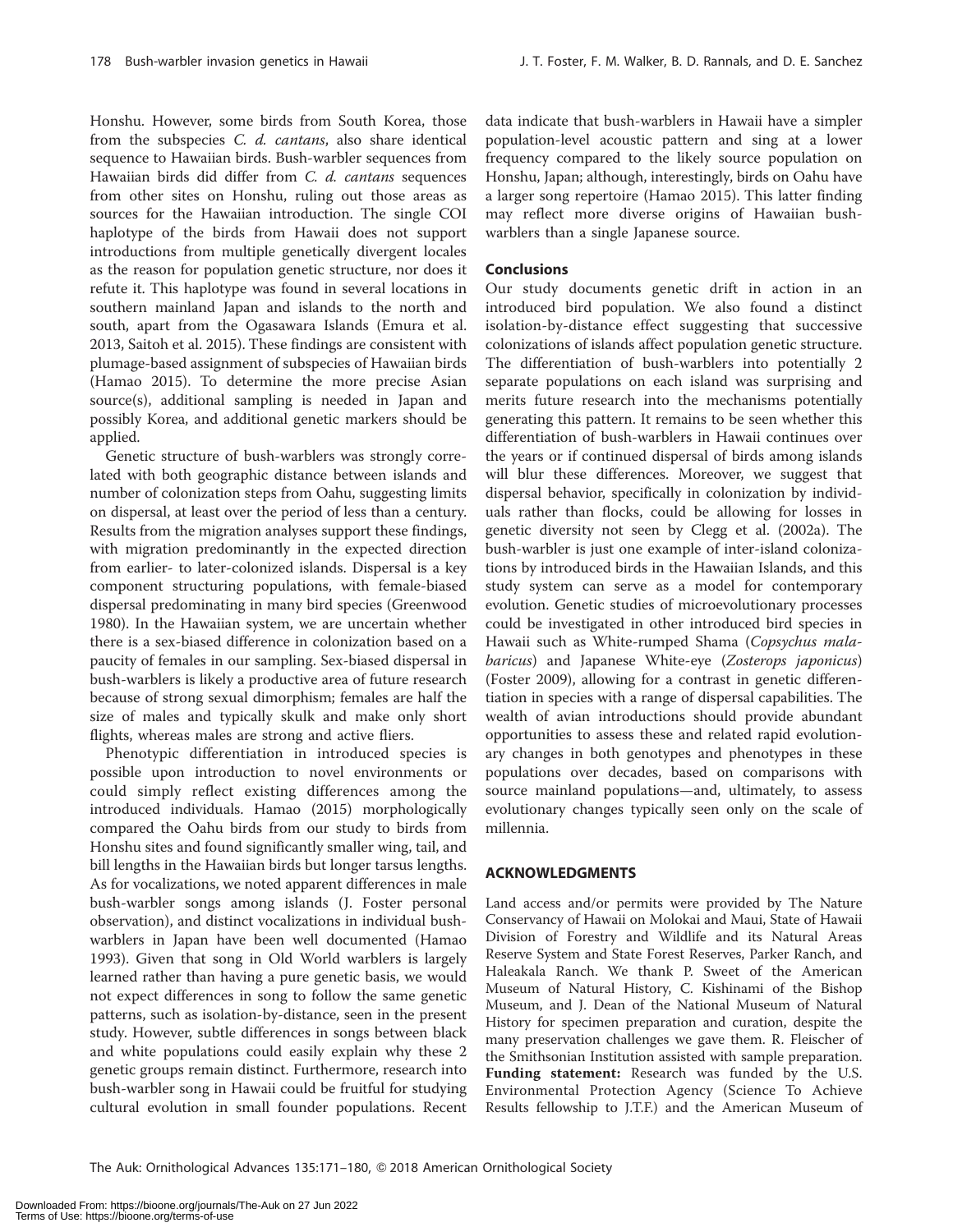Natural History (Chapman Memorial Grant to J.T.F.). F.M.W. was supported by a postdoctoral fellowship from the Office of the Vice President for Research, Northern Arizona University. Funders did not have any input into the content of the manuscript.

Ethics statement: The University of Illinois approved research protocols, including mist-net capture and specimen collecting (IACUC permit 02016). This research was conducted in compliance with the Guidelines to the Use of Wild Birds in Research.

Author contributions: J.T.F. devised the study and collected the samples. J.T.F., F.M.W, B.D.R., and D.E.S. collected and analyzed the data. J.T.F. and F.M.W. wrote the paper.

Data deposits: Mitochondrial sequence data are deposited in GenBank, accessions MF688616–MF688630.

# LITERATURE CITED

- Allendorf, F. W., and G. Luikart (2007). Conservation and the Genetics of Populations. Blackwell, Malden, MA, USA.
- Alström, P., P. G. P. Ericson, U. Olsson, and P. Sundberg (2006). Phylogeny and classification of the avian superfamily Sylvioidea. Molecular Phylogenetics and Evolution 38:381– 397.
- Alström, P., S. Höhna, M. Gelang, P. G. P. Ericson, and U. Olsson (2011). Non-monophyly and intricate morphological evolution within the avian family Cettiidae revealed by multilocus analysis of a taxonomically densely sampled dataset. BMC Evolutionary Biology 11:352.
- Arandjelovic, M., K. Guschankski, G. Schubert, T. Harris, O. Thalmann, H. Siedel, and L. Vigilant (2009). Two-step multiplex polymerase chain reaction improves the speed and accuracy of genotyping using DNA from noninvasive and museum samples. Molecular Ecology Resources 9:28–36.
- Baker, A. J. (1980). Morphometric differentiation in New Zealand populations of the House Sparrow (Passer domesticus). Evolution 34:638–653.
- Baker, A. J., and P. F. Jenkins (1987). Founder effect and cultural evolution of songs in an isolated population of chaffinches, Fringilla coelebs, in the Chatham Islands. Animal Behaviour 35:1793–1803.
- Baker, A. J., and A. Moeed (1987). Rapid genetic differentiation and founder effect in colonizing populations of Common Mynas (Acridotheres tristis). Evolution 41:525–538.
- Blackburn, T. M., J. L. Lockwood, and P. Cassey (2009). Avian Invasions: The Ecology and Evolution of Exotic Birds. Oxford University Press, Oxford, UK.
- Carothers, J. H., and R. B. Hansen (1982). Occurrence of the Japanese Bush-Warbler on Maui. 'Elepaio 43:17–18.
- Chikuni, K., N. Minaka, and H. Ikenaga (1996). Molecular phylogeny of some Passeriformes, based on cytochrome b sequences. Journal of the Yamashina Institute of Ornithology 28:1–8.
- Clarke, K. R. (1993). Non-parametric multivariate analyses of changes in community structure. Australian Journal of Ecology 18:117–143.
- Clarke, K. R., and R. Gorley (2006). PRIMER v6: User Manual/ Tutorial. PRIMER-E, Plymouth, UK.
- Clegg, S. M. (2009). Evolutionary changes following island colonization in birds: Empirical insights into the roles of

microevolutionary processes. In The Theory of Island Biogeography Revisited (J. B. Losos and R. E. Ricklefs, Editors). Princeton University Press, Princeton, NJ, USA. pp. 293–325.

- Clegg, S. M., S. M. Degnan, J. Kikkawa, C. Moritz, A. Estoup, and I. P. F. Owens (2002a). Genetic consequences of sequential founder events by an island-colonizing bird. Proceedings of the National Academy of Sciences USA 99:8127–8132.
- Clegg, S. M., S. M. Degnan, C. Moritz, A. Estoup, J. Kikkawa, and I. P. F. Owens (2002b). Microevolution in island forms: The roles of drift and directional selection in morphological divergence of a passerine bird. Evolution 56:2090–2099.
- Crooks, J. A., and M. E. Soulé (1999). Lag times in population explosions of invasive species: Causes and implications. In Invasive Species and Biodiversity Management (O. T. Sandlund, P. J. Schei, and Å. Viken, Editors). Kluwer Academic, Dordrecht, The Netherlands. pp. 103–125.
- Darwin, C. R. (1845). Journal of researches into the natural history and geology of the countries visited during the voyage of H.M.S. Beagle round the world, under the Command of Capt. Fitz Roy, R.A., second edition. John Murray, London, UK.
- Earl, D. A., and B. M. vonHoldt (2012). STRUCTURE HARVESTER: A website and program for visualizing STRUCTURE output and implementing the Evanno method. Conservation Genetics Resources 4:359–361.
- Emura, N., H. Ando, K. Kawakami, and Y. Isagi (2013). Genetic and morphological differences among populations of the Japanese Bush-Warbler (Aves: Sylviidae) on the Ogasawara Islands, Northern Pacific. Pacific Science 67:187–196.
- Evanno, G., S. Regnaut, and J. Goudet (2005). Detecting the number of clusters of individuals using the software STRUCTURE: A simulation study. Molecular Ecology Resources 14:2611–2620.
- Excoffier, L., and H. E. L. Lischer (2010). Arlequin suite ver 3.5: A new series of programs to perform population genetics analyses under Linux and Windows. Molecular Ecology Resources 10:564–567.
- Foster, J. (2009). The history and impact of introduced birds. In Conservation Biology of Hawaiian Forest Birds: Implications for Island Avifauna (T. K. Pratt, C. T. Atkinson, P. C. Banko, J. D. Jacobi, and B. L. Woodworth, Editors). Yale University Press, New Haven, CT, USA. pp. 312–330.
- Goudet, J. (2001). FSTAT, a program to estimate and test gene diversities and fixation indices (version 293). Lausanne University, Lausanne, Switzerland.
- Grant, P. R. (1986). Ecology and Evolution of Darwin's Finches. Princeton University Press, Princeton, NJ, USA.
- Greenwood, P. J. (1980). Mating systems, philopatry and dispersal in birds and mammals. Animal Behaviour 28:1140– 1162.
- Hamao, S. (1993). Individual identification of male Japanese Bush-Warbler Cettia diphone by song [in Japanese with English summary]. Japanese Journal of Ornithology 41:1–7.
- Hamao, S. (2015). Rapid change in song structure in introduced Japanese Bush-Warblers (Cettia diphone) in Hawai'i. Pacific Science 69:59–66.
- Hamao, S., M. J. S. Veluz, T. Saitoh, and I. Nishiumi (2008). Phylogenetic relationship and song differences between closely related Bush Warblers (Cettia seebohmi and C. diphone). The Wilson Journal of Ornithology 120:268–276.